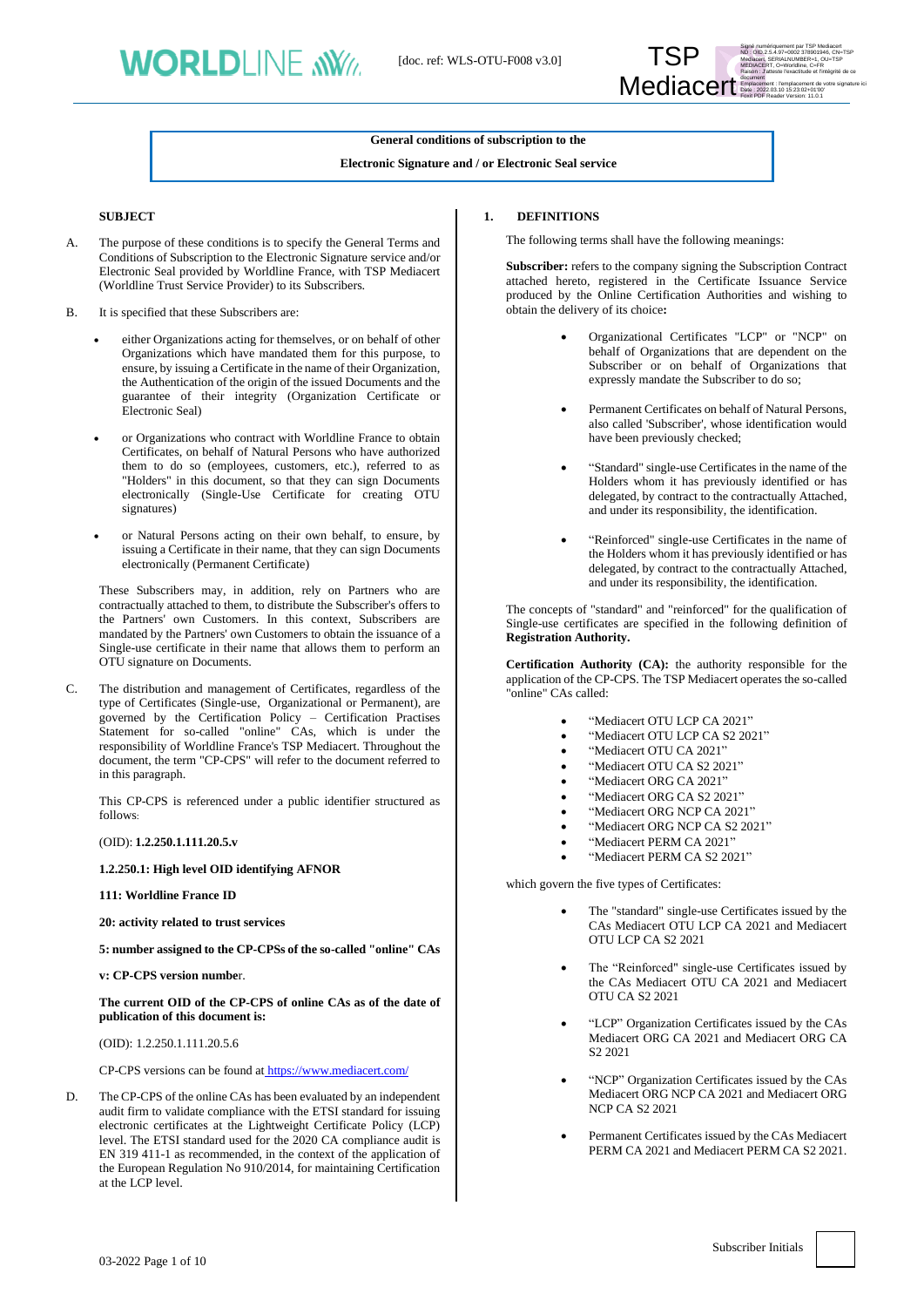In this document, the term "target CA" is used to refer to the CA that is designated according to the type of Certificate issued or to be issued.

The term also refers to the technical entities that issue Certificates at the request of the Registration Authority. They are responsible for the Certificates signed on their behalf and perform the following functions:

- monitor compliance with the current CP-CPS by the Registration Authority acting on behalf of the online CAs
- publish the public information referred to in chapter 2.2 of the CP-CPS, in particular these General Terms and Conditions of Subscription and the General Terms and Conditions of Services, in a sustainable and secure manner
- ensure compliance with Worldline France's Information Systems Security Policy by the its various components
- make its services accessible to any Subscriber who has accepted these General Terms and Conditions of **Subscription**
- collaborate with auditors during compliance checks and implement any measures decided with auditors following compliance checks

Throughout the document, the term "CAs" will refer to the so-called "online" CAs concerned by the CP-CPS.

**Registration Authority (RA):** The authority responsible for receiving Subscriber Certificate applications, verifying these applications in accordance with the controls described in the CP-CPS based on the requested type of Certificate, archiving these applications and forwarding them to the target CA. The RA is also responsible for receiving and processing requests for Certificate Revocation.

For the purposes hereof, the responsibility for the RA lies with the TSP Mediacert, which relies on the identity control commitments made by the Subscriber, directly or through its Contractually bound affiliates and which are described in the Subscriber's Identification Policy(s), which may differ depending on the context of issuing Single-use Certificates.

The issuance of Single-use Certificates requires that the Subscriber, directly or through its Contractually bound affiliates, has previously identified the applicants for this type of Certificate in accordance with the process described in the document entitled "*OTU Identification Policy and Procedures for Obtaining Consent"* provided in the form of a form by TSP Mediacert and that he has undertaken to complete and follow. Such a document will be prepared for each route of the same subscriber whose identification and/or consent conditions differ. As the identification process is described by the Subscriber, it is up to him to implement it or have it implemented under his responsibility. If persons are designated and authorized by the Subscriber to perform this identification under his responsibility, this must then be stipulated by the Subscriber in the identification policy he provides to the Registration Authority.

The "*OTU Identification Policy and Procedures for Obtaining Consent*" document described by the Subscriber has to be accepted, prior to its implementation, by the target CA and the RA when applying for a Subscription or when implementing a new route.

The identification policy follows the rules described in paragraph 3.2 "*Initial Identity Validation*" described in the CP-CPS and details the controls that will be implemented by the Subscriber, directly or through its agents or Partners with whom it has a contractual relationship, to respond to a reliable identification process for its Customers (Holders). In addition, depending on the level of identity control implemented, the Subscriber may be provided with a Singleuse Certificate called:

- "standard": where the identity check of the future Holder complies with the requirements imposed by ETSI EN 319 411-1 level LCP
- "reinforced": where the identity check of the future Holder complies with the requirements imposed by ETSI EN 319 411-1 level LCP **and** subject to additional requirements imposed by the CA

The Registration Authority carries out random checks on the Subscriber, including his contractually bound affiliates, to verify compliance with the identification process described by the Subscriber.

**Authentication:** The Authentication is an electronic process that confirms the electronic identification of a natural or legal person, or the origin and integrity of data in electronic form. In short, to identify oneself is to communicate one's identity, to authenticate oneself is to provide proof of one's identity. *ANSSI - Agence Nationale de la Sécurité des Systèmes d'Information*.

**Beneficiary of the Subscriber:** the beneficiary is the person holding a right by virtue of his relationship, whether contractual or legal, with the Subscriber.

**Electronic seal:** the "Electronic seal" is a process used by an application service, thus differentiating itself from the "Electronic Signature" which is a dedicated term reserved for a natural person. The Electronic Seal refers to data in electronic form, which is attached or logically associated with other data in electronic form to ensure the origin and integrity of the latter. It contains a timestamp corresponding to the production time of the Electronic seal.

**Certificate:** electronic file issued by Worldline France as trust provider service of TSP Mediacert.

According to the eIDAS Regulation:

- in the case of an "Electronic Signature certificate", it means an electronic certificate that associates the validation data of an Electronic Signature with a natural person and confirms at least the name or pseudonym of that person;
- in the case of an "Electronic Seal certificate", it means an electronic certificate that associates the validation data of an Electronic seal with a legal person and confirms the name of that person.

The Single-use Certificate refers to a Certificate produced dynamically during an Electronic Signature process. This Certificate is used during a single signature session by the platform, then the signature key is destroyed. Its lifetime is limited to a few minutes in accordance with the applicable CP-CPS. This Certificate is generated at the Subscriber's request to perform a signature at the request of an End User, on a Document.

In the context of a Single-use Certificate, by signing the Certificate, the CA validates the link between the identity of the natural person and the key pair.

The Electronic seal certificate guarantees the origin of a message sent by a legal entity but is also used to [encrypt](http://fr.wikipedia.org/wiki/Chiffrer) exchanges, in order to ensure confidentiality, Authentication and integrity. In this context, the Organization shall seal the Document in its name as identified in the Certificate, or in the name of the authorized representative of the Organization identified in the Certificate. The Certificate of Organization is requested by a representative authorized by the Organization.

This Electronic Seal or Organization Certificate has a lifetime of several years, in accordance with the CP-CPS.

The Permanent Certificate is an Electronic Signature Certificate generated upon request of the Certificate Holder (natural person) to the TSP Mediacert. Its lifetime is several years, in accordance with the CP-CPS.

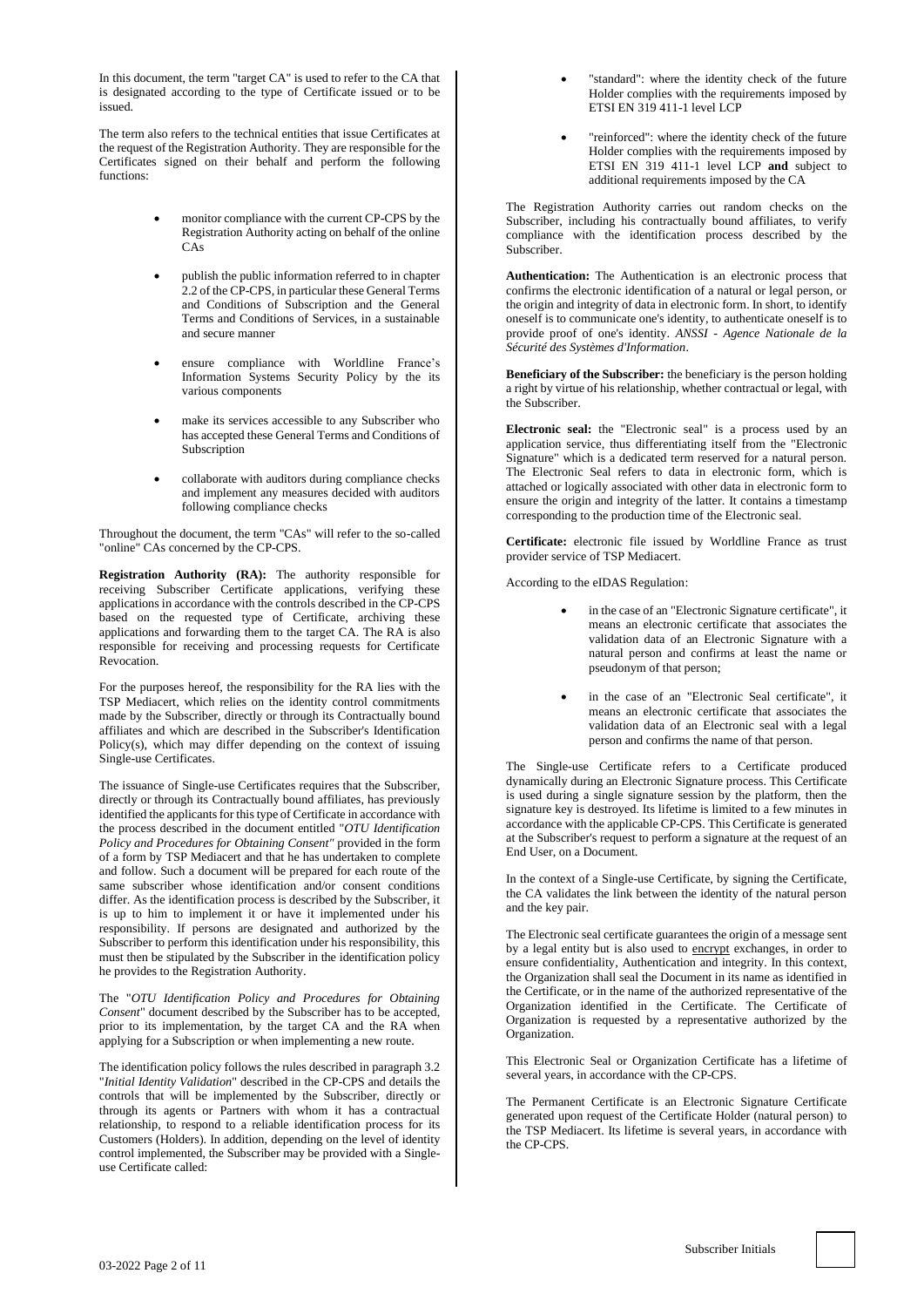These Certificates are signed by the online CAs of the TSP Mediacert established by Worldline France.

**Chain of trust:** set of Certificates required to validate the filiation of a Certificate issued to an entity. CA trust chains are presented within the CP-CPS.

**Private Key:** Authentication, signature or encryption key, to be kept secret by the Certificate Carrier Device, which is associated with a public key contained in a Certificate.

**Subscription Contract**: refers to the subscription contract for the Electronic Signature and/or Electronic Seal service. It consists of the documents referred to in Article [22,](#page-9-0) which form an inseparable whole.

**Certificate Request**: The Subscriber who wishes to apply for an Electronic Seal Certificate or Organization Certificate must complete a document included in the Subscription File specifying in particular the contact details of the applicant(s) for such a Certificate issued by the concerned CA.

The Subscriber who wishes to apply for a Single-use Certificate must present a request in electronic format. This request consists of a message (request) signed by the Subscriber and kept by the CA as justification for this request.

**Certificate Carrier Device: a** software component that obtains Certificate(s) carrying the CA and guarantees the exclusive control of the key pairs to the Certificate Holder and only to him. These Certificates are used according to the applications and types of Certificates for Electronic Signature purposes.

**Document:** electronic static document in PDF format.

**Contractual Documents:** all the documents referred to in Articl[e 22](#page-9-0) of the General Terms and Conditions of Subscription.

**Personal identification data:** a set of data used to establish the identity of a natural or legal person, or a natural person representing a legal person.

**Registration file:** all forms and supporting documents allowing the CA to justify the issuance and/or use of electronic certificates to perform Electronic Signatures or Electronic Seals on behalf of the Subscriber.

**Evidence:** as opposed to evidence (legal concept), evidence is used to refer to data and documents that are used to establish evidence. These may include computer traces, time stamp files, electronically signed files or any other document, file, which may be used by the Subscriber to demonstrate the existence and validity of the transaction carried out.

**Electronic time stamping:** data in electronic form that combines other data in electronic form at a particular time and establishes proof that the latter data existed at that time.

**Identification:** the act of establishing the identity of a natural or legal person or a natural person representing a legal person on the basis, in particular, of verified valid legal documents.

**Electronic identification:** the process of using personal identification data in electronic form that uniquely represents a natural or legal person or a natural person representing a legal person.

**Service activity logs:** all OTU service application logs (certificate production and signature/sealing).

**Working Day:** every day of the week except Saturdays, Sundays and public holidays.

**List of Revoked Certificates (or CRL):** list of serial numbers of Certificates that have been revoked. The URL is visible in the Worldline Certificate.

**Electronic identification means:** a tangible and/or intangible element containing personal identification data and used to authenticate for an online service.

**Organization:** entity representing a company, a public administration, etc. or which may refer to a brand or company name for which an Organization Certificate or Electronic Seal will be issued at the request of a Subscriber.

**Online Certificate Status Protocol (OCSP):** online certificate verification protocol, allowing the status of an X.509 digital certificate to be verified.

**Route:** functional workflow path leading to the OTU signature of one or more Documents. A Subscriber can define several routes. The routes are to be differentiated, in particular when the conditions for identifying cardholders are different, requiring the definition and validation by the RA of separate "*OTU Identification Policy and Procedures for Obtaining Consent*" documents.

**Party:** Worldline France or the Subscriber.

**Certification Policy - Certification Practices Statement (CP-CPS):** a set of rules, identified by a name (OID), defining the requirements with which a CA complies in the establishment and provision of its services and indicating the applicability of a Certificate to a particular community and/or to a class of applications with common security requirements.

The CP-CPS describes from an organizational point of view the Worldline France service, through TSP Mediacert, of providing Certificates and in particular their issuance, use and revocation process.

The CP-CPS is available online: http[s://www.mediacert.com/](https://www.mediacert.com/)

Reference: "WLM-OTU-F002".

**Evidence Management Policy:** a document that describes the policy followed by CAs to establish and maintain evidence of electronic exchanges. The Evidence Management Policy describes the rules, procedures, context for establishing and preserving Evidence in dematerialized services. It explains the security properties sought (integrity, authenticity, etc.) and the way they are ensured (Electronic Signature, time stamping, computer traces in particular).

**OTU Identification Policy and Procedures for Obtaining Consent:** a two-part document prepared by the Subscriber in support of Single-use Certificate applications, based on the *"WLF-OTU-F018"* form:

- the first part describes the procedures for identifying the Holders, or end users, that the Subscriber implements or contractually delegates the implementation under his responsibility. On these identification processes depends the CA that will be targeted. The Identification Policy is subject to approval by the RA after verification of compliance with the requirements described in paragraph 3.2.3.1 *"Validation of an Individual's Identity - Single-use Certificate"* of the CP-CPS
- the second part details the process by which the Subscriber, directly or through its Contractually bound affiliates, can obtain the explicit and informed consent of the end user, prior to any request by the Subscriber for a Single-use Certificate on behalf of the end user. In particular, it sets out the actions to be taken before the OTU Certificate issuance process so that the Holder can give his agreement to the process implemented, give his consent to the Document presented to him and sign it electronically.

**PDF:** format of a computer file created by ADOBE Systems<sup>®</sup> and whose specificity is to preserve the formatting defined by its author.

**Contractually bound affiliates:** Partners or Organizations that are bound by contract with the Subscriber for the exercise by them of a number of obligations incumbent upon the Subscriber, such as the application and compliance with the Identification Policy previously defined by the Subscriber, in return for their access via the Subscriber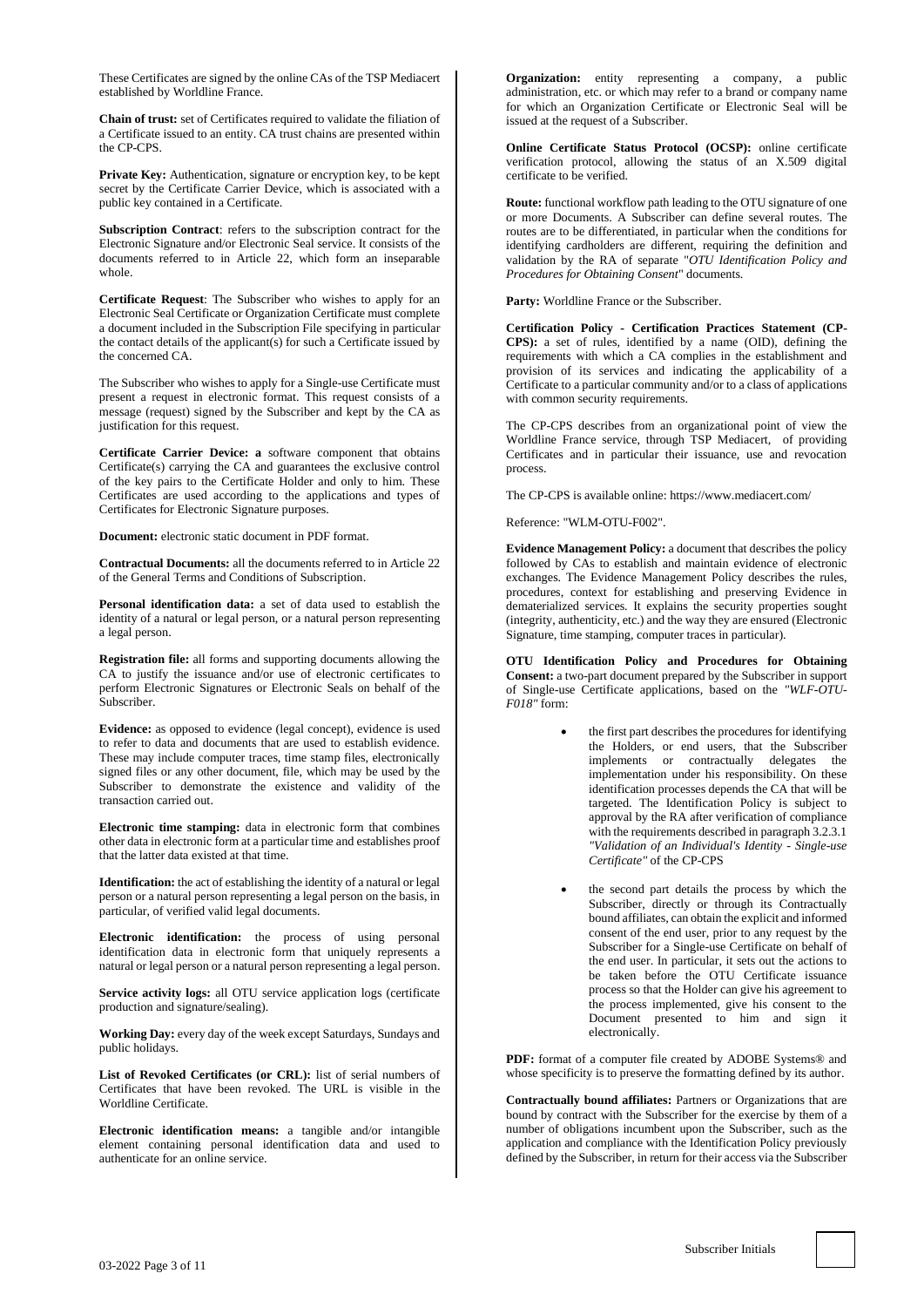to the service for issuing Single-use certificates produced by the CAs. The Contractually bound affiliates must be expressly mandated by the Future Holders in order to be able to request a certificate from the Subscriber in their name. They may also be referred to as Beneficiary for the purposes of this document.

**Authorized representative:** refers to any natural person with the power to legally represent a subscribing company or an Organization. Proof of this authorization must be provided to the RA.

**Certificate Renewal:** operation which consists in generating and making available a new Certificate for a Holder. There is no renewal in CAs for Single-use certificates.

**Revocation:** operation requested by the Certificate Carrier Device, the Subscriber's representative or one of the Subscriber's deputy representatives who has the identification and authentication data allowing him to access this function, or the TSP Mediacert (in accordance with the CP-CPS) to invalidate a given Certificate before the end of its validity period. The Certificate may become invalid for many reasons other than natural expiry, such as the loss or compromise of the Private Key associated with the Certificate or the change of at least one field included in the name of the Certificate Holder/Holder. The Revocation operation is considered complete when the serial number of the Certificate to be revoked and the Revocation date are published in the List of Revoked Certificates (CRL). The revocation of a certificate has no impact on the validity of Documents signed or sealed with this certificate in the period preceding its revocation.

**Service:** Certification service offered by Worldline France as trust provider service of TSP Mediacert to the Subscriber to meet the needs of Electronic Signature of Documents.

**Website:** TSP Mediacert website dedicated to Services.

**Signatory:** a natural person who creates an Electronic Signature;

**Electronic Signature:** refers to, in France, according to article 1367, paragraph 2, first sentence of the Civil Code below:

"the use of a reliable identification process guaranteeing its link with the act to which it is attached."

According to Regulation No 910/2014 of the European Parliament and of the Council of 23 July 2014: data in electronic form, which are attached or logically associated with other data in electronic form and which the signatory uses to sign.

For the purposes hereof, the Electronic Signature does not constitute a qualified signature.

In the case of the use of an Organizational Certificate or Electronic Seal Certificate, it is not an Electronic Signature of a natural person. The possible use of the term "Electronic seal signature" should be understood as the application of a seal that guarantees the origin and integrity of a message.

**Holder:** a natural or legal person identified in the Certificate as the holder of this Certificate.

#### **Definition Worldline TSP Mediacert**

In the case of a Single-Use Certificate, the Holder is here a Natural Person who has instructed the Subscriber to obtain the issuance of this type of electronic certificate to be able to sign (client, employee, etc.), or contractually bound affiliates authorized by the Holders to mandate the Subscriber to request a certificate on their behalf.

In the case of an Organization Certificate, the Holder is the Organization or a representative of the Organization. The generation and exclusive use of the Private Key associated with the public key indicated in the Certificate is entrusted to the "Certificate Carrying Device" entity.

In the case of a Permanent Certificate, the Holder is a Natural Person identified within the TSP Mediacert as a Subscriber, and having made a request of Certificate generation allowing to electronically sign Documents. The generation and exclusive use of the Private Key associated with the public key indicated in the Certificate is entrusted to the "Certificate Carrying Device" entity.

**End User:** refers to the natural person who has signed a transaction with the Subscriber, or Partners or Organizations, contractually attached to the Subscriber and who uses the Electronic Signature Service offered by the Subscriber. The End User is the Holder of a Single-use Certificate.

The End User may benefit from the Electronic Signature Service provided that the following prerequisites are met:

- have the legal capacity to undertake to comply with the provisions applicable to the use of the service
- have valid and up-to-date proof of identity to be able to identify themselves
- possibly have, for certain Services, an e-mail address or a telephone number. In this case, this information must be active, accurate and personal
- **2. PRECONDITIONS FOR THE CONSTITUTION OF SUBSCRIBER STATUS**
- <span id="page-3-1"></span>2.1. Acceptance of the attribution of Subscriber status is based on a set of elements defined in Chapter 3.2.2.2.1 *"Validation of a Subscriber" of the* CP-CPS. This includes, in particular:
	- the signature of a Subscription Contract (see Article [22\)](#page-9-0)
	- the designation or appointment of Representatives within the Subscriber for Requests for the Creation of Single-use Certificates and/or Organizational **Certificates**
	- the delivery of a set of supporting documents
- 2.2. In the event that an Organization is different from the Subscriber, the Subscriber must provide the RA with the information concerning the Organization as defined in section 3.2.2.2.2 *"Validation of an Organization"* of the CP-CPS.
- 2.3. The signing of the Subscription Contract entails recognition, in particular by the Subscriber, of the obligations contained in the Clause 8 and in the CP-CPS.

## **3. PRECONDITIONS FOR OBTAINING CERTIFICATES**

To obtain Certificates, the Subscriber must complete the following formalities with RA:

- 3.1. The Subscriber must complete his Certificate Creation Request (ref. "*WLF-OTU-F007*"), in accordance with the service he has subscribed to from TSP Mediacert, depending on whether it is an Organization Certificate (or Electronic Seal) and/or a Single-use Certificate and/or a Permanent Certificate.
- <span id="page-3-0"></span>The Subscriber shall be responsible for ensuring that the Certificates and/or the level of Electronic Signature chosen are appropriate to his needs and to the needs of his possible Contractually bound affiliates: before any request for the creation of a Certificate from the RA, the Subscriber shall be responsible for ensuring that the type of Certificate to be issued as part of the service is adapted to his internal delegation rules, his business needs and his legal constraints as well as those of his Contractually bound affiliates.

## **4. FOR THE ISSUANCE OF A CERTIFICATE OF ORGANIZATION**

**Subscriber's file**. The Subscriber's file for the Electronic Seal Service using Organization Certificates must be accompanied by supporting documents as described in paragraph [3.2](#page-3-0) *" Validation of the applicant's authority"* in the CP-CPS.

Any incomplete file may be refused by RA. The information provided in the file must be complete, accurate and up to date. The Subscriber guarantees the verification of the information provided and the validity of the supporting documents accompanying it. Any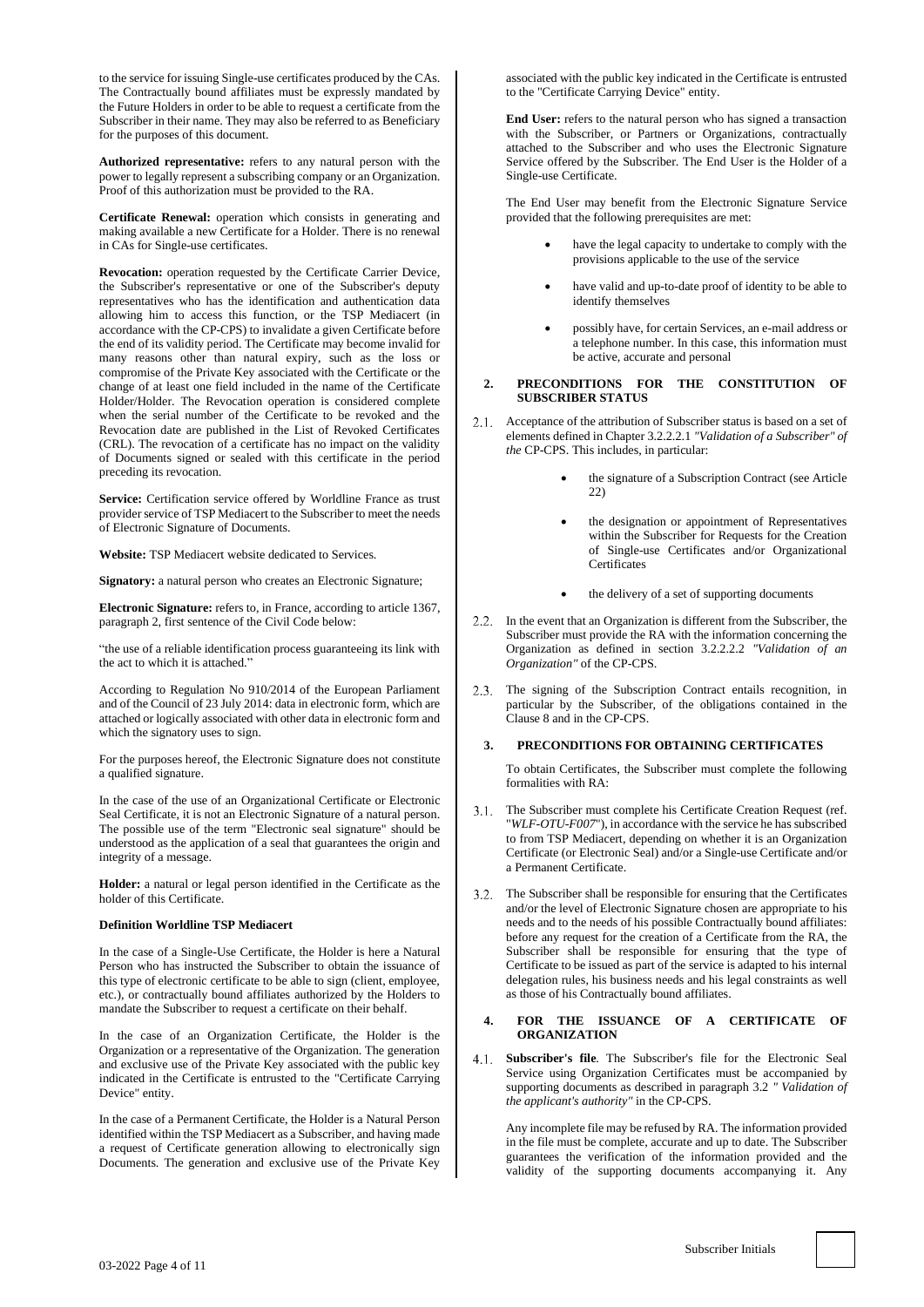modification of the information contained in the File must initiate the procedure for revocation of the certificate issued for any of the following reasons: death, departure or resignation of an Organization Certificate Holder. The RA reserves the right to refuse the File in the event that the Subscriber is insolvent, is the subject of legal proceedings or in any way violates public morals.

- **Request for Certificates.** The Subscriber is responsible for verifying the information relating to the Subscriber provided and the validity of the supporting documents accompanying it, as well as for regularly updating such information. RA assumes no responsibility to the Subscriber for the form, accuracy, authenticity or legal effect of any supporting documents provided by the Subscriber. The Electronic Seal or Organization Certificate produced by the CA is sent to the Subscriber for acceptance of the Certificate.
- **Acceptance of the certificate.** Explicit acceptance of the information contained in the Certificate is required from either the Subscriber's legal representative who made the request or from the individual authorized by the Subscriber's legal representative identified in the Certificate. The formalism of this acceptance is detailed in the CP-CPS as well as in the e-mail notification of issuance of the Electronic Seal Certificate or Organization sent by the issuing Certification Authority.

The Subscriber is required to notify TSP Mediacert in writing of any inaccuracies within ten (10) business days of the generation of the said Certificate, in particular in the event that the data entered on the Certificate does not correspond to the information contained in the Subscription File. In the absence of notification within this period, the Certificate shall be deemed to have been accepted. In the event of notification within the above-mentioned period, the RA shall decide on the provision of a new Certificate to the Organization.

- The validity period of an Electronic Seal, Permanent or Organization Certificate is defined in the CP-CPS. Two (2) months before the expiry date of the Certificate of Organization or the Permanent Certificate, a notification is sent to the Subscriber, inviting him to proceed with a new application for a Certificate of Organization or Permanent Certificate. In the absence of a new request from the Subscriber, the service is interrupted when the certificate expires.
- 4.5. The new Certificate must be generated with a Private Key change.

#### **5. FOR THE ISSUANCE OF A SINGLE-USE CERTIFICATE**

**Subscriber's file.** The Subscriber file for the signature service using Single-use Certificates must be accompanied by supporting documents as described in paragraph 3.2.3.1 *"Validation of an individual's identity - Single-use Certificate"* in the CP-CPS.

In particular, it must contain the document "Identification Policy and Procedures for Obtaining Consent".

The Subscriber requesting the issuance of Single-use Certificates shall ensure, in accordance with the applicable CP-CPS, that the reliable identification procedures, recognized by the RA, of the future Holders of Certificates of this type, which it has previously described in the aforementioned document, are implemented or have implemented under its responsibility. The Subscriber guarantees the verification of the information provided and the validity of the supporting documents accompanying it. The RA assumes no responsibility to the Subscriber for the form, accuracy, authenticity or legal effect of supporting documents provided by the Subscriber and the Holder(s).

Any Application whose Identification Policy does not provide the necessary controls to reliably identify clients, future Holders of Certificates of this type, will be refused by the RA.

**Request for Certificates.** In the case of Single-use Certificates, the Subscriber's e-mail message to request an RA Certificate (request) must include the information as described in Chapter 4.1.2.2.1 *"Processes and Responsibilities for Establishing a Certificate Application"* of the CP-CPS and must be electronically signed by the Subscriber.

The Subscriber acknowledges that the Certificate application to be issued in the name of the Holder will contain the following verified

information relating to the Holder's identity: first name, surname, date and place of birth.

- **Acceptance of the certificate.** Given the atomic nature of the signature operation in the context of the use of a Single-use Certificate, the validation of the data contained in the Certificate is carried out before it is issued.
- The validity period of a Single-use Certificate is defined in the CP-CPS.

#### **6. USE OF A CERTIFICATE OF ORGANIZATION**

- $6.1$ . The use of such certificates must be in accordance with the applicable CP-CPS. Indeed, the Subscriber undertakes to use the Certificates issued by the CA only for applications that allow the use of an Organizational Certificate as described in CP-CPS in paragraph 1.5 "*Certificate Uses*". In the event of a breach of this obligation, Worldline France, through the TSP Mediacert, cannot be held liable.
- In the context of Electronic Seal or Organization Certificates, the Subscriber authorizes the CA to use the Private Key attached to the Certificate for the purpose of implementing Electronic seals.
- The user must check, at least before use, the information on the status of the certificate he intends to use in accordance with the intended use. It may, for this purpose, use the various means made available in accordance with paragraph 4.9.6.2 *"Requirements for verification of revocation by users of Certificates - Organization or Permanent Certificate"* of the CP-CPS.

#### **7. USE OF A SINGLE-USE CERTIFICATE**

- 7.1. The use of such certificates must comply with the applicable CP-CPS. Indeed, the Subscriber undertakes to use the Certificates issued by the CAs only for applications that allow the use of a Single-use Certificate as described in paragraph 1.5 "*Use of Certificates*" in the CP-CPS. In the event of a breach of this obligation, Worldline France cannot be held liable.
- 7.2. The Subscriber, including its contractually bound affiliates, acknowledges that the implemented Electronic Signature workflow must be clearly presented to the end user. This end user must be able to accept it before it is implemented and at the same time give the Subscriber a mandate to request a Single-use certificate for him/her in order to be able to sign the Document(s) presented to him/her.

#### **8. REVOCATION OF A CERTIFICATE OF ORGANIZATION OR PERMANENT**

- **Origin of the Revocation.** The authorized persons or entities are described in paragraph 4.9.2.2.2 *"Origin of a request for Revocation* - *Certificate of Organization or Permanent"* of the CP-CPS.
- **Cause of the Revocation.** The reasons for revocation are described in paragraph 4.9.1.2 of the CP-CPS *"Possible Causes for Revocation - Certificate of Organization or Permanent*".
- **Responsibility.** Under no circumstances shall Worldline France, through the TSP Mediacert, be held liable if an authorized representative of the Subscriber has not requested the revocation of the Electronic Seal Certificate when one of the circumstances described in the aforementioned paragraph of the CP-CPS, of which he is aware, occurs.
- **Revocation procedure.** The Procedures for processing a revocation request are described in section 4.9.3.2 of the CP-CPS *"Procedure for Processing a Revocation Request - Certificate of Organization or Permanent*".

The revocation of an Organization Certificate leads to the generation of a List of Revoked Certificates. The number of the Certificate concerned by the revocation request is then entered in the List of Revoked Certificates.

The concerned CA then publishes this list of revoked Certificates to the address defined in paragraph 4.10 *"Certificate Status Information Function"* of the CP-CPS.

Users of this type of Certificate can view this list without limitation.

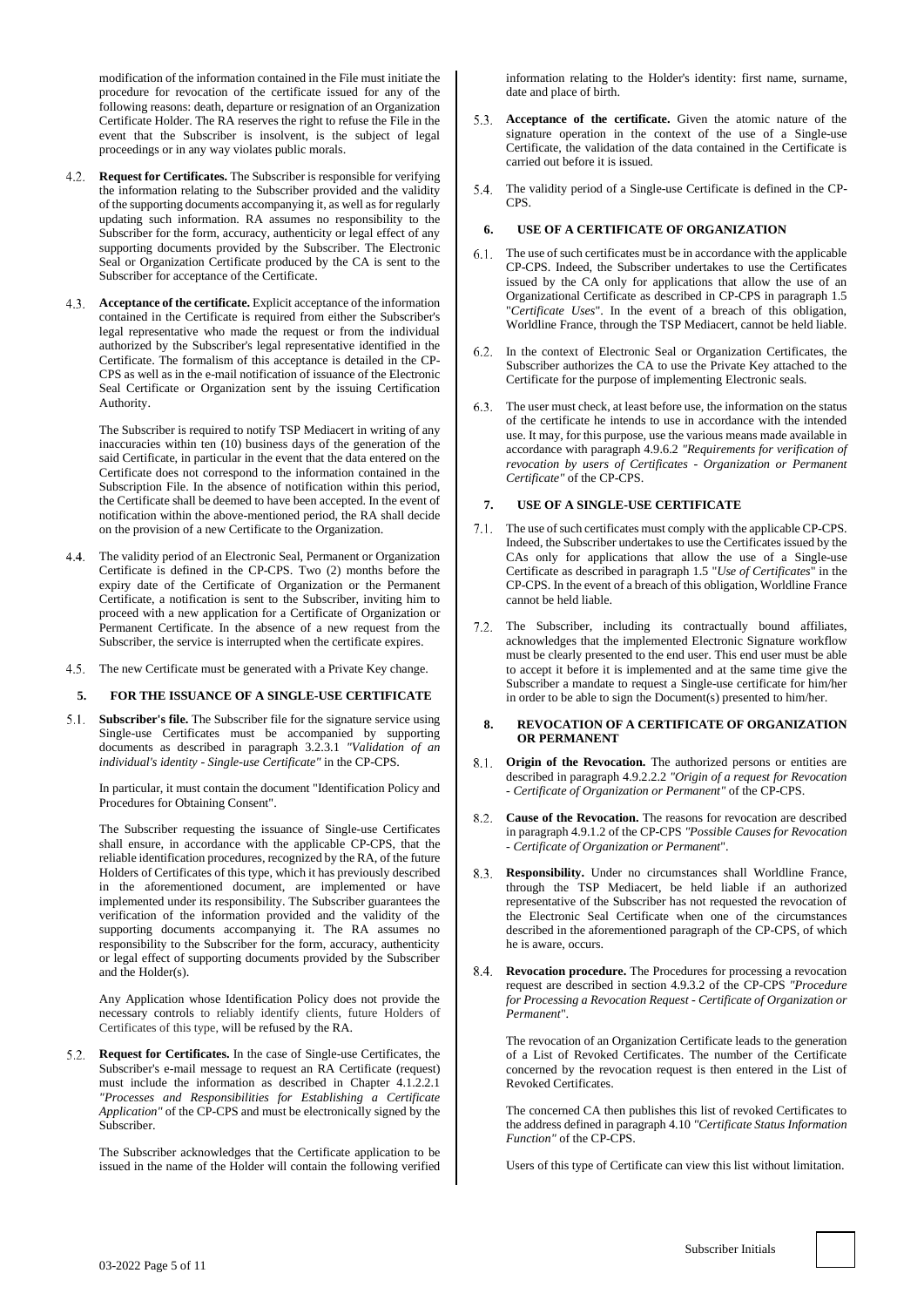**Confirmation of the revocation.** The TSP Mediacert will confirm, in the context of a request for revocation of this type of Certificate, by e-mail to the applicant that the request for Revocation of the Certificate has been executed.

## **9. REVOCATION OF A SINGLE-USE CERTIFICATE**

Single-use certificates have a lifetime that is less than the revocation period for certificates issued by the service. For this reason and in accordance with ETSI EN 319411-1, revocation is not permitted.

## **10. SUBSCRIBER COMMITMENTS**

#### **Provision of documents by the RA Subscriber.**

#### **Certificate of Electronic Seal or Organization**

The Subscriber must provide the Registration Authority with:

- the document of Request for Creation of an Electronic Seal Certificate or Organization Seal provided by an authorized Subscriber's representative if he/she wishes to create such a certificate
- documentary evidence supporting the content of the Certificate to be produced by the CA
- and in particular, in the event that the name of the Organization to be included in the Certificate is different from that of the Subscriber:
	- o a valid proof (mandate) from the legal or authorized representative of the Organization in question allowing the Subscriber to request the issuance of a Certificate on behalf of that Organization
	- o any document, valid at the time of the request for the creation of the Certificate, attesting to the existence of the Organization (extract from KBIS dated less than three (3) months ago or, original or copy of any official deed or extract from the official register dated less than three (3) months ago attesting to the name, legal form, registered office address and identity of the partners and corporate officers mentioned in 1° and 2° of Article R. 123-54 of the Commercial Code or their equivalents under foreign law, etc.)
	- all supporting documents necessary to support the credentials of the representative of this Organization if the natural person representing this Organization is not the legal representative of this Organization (valid and not revoked delegation of power) and proof of the membership of this natural person in the Organization

It is specified that it is the Subscriber's responsibility to check the validity and completeness of the documents he provides to the Registration Authority when applying for a subscription.

## **Permanent Certificate**

The Subscriber must provide the Registration Authority with:

- the Permanent Certificate Creation Request document fully completed
- information and documentary evidences (or copies) of the Subscriber's identity, supporting the content of the Certificate to be produced by the CA

It is specified that it is the Subscriber's responsibility to verify the validity and completeness of the documents that it provides to the Registration Authority when applying for a subscription.

#### **Single-use certificates**

The Subscriber must provide the RA, which must validate it, with the document "*Identification Policy and Procedures for Obtaining Consent*" completed by himself and/or by his beneficiaries with his assistance and under his responsibility.

This document contains:

- a written description of the process for identifying Singleuse Certificate Holders. The identification process must include the presentation of a document or a copy of an identity document of the Holder and controls to certify the validity of the document, either before or during the process of issuing the electronic Certificate
- the procedures for obtaining consent must describe the process by which the Subscriber can obtain the explicit and informed consent of the end user on a number of points prior to any request on his behalf for a Single-use **Certificate**
- among the items subject to the consent of the Holder, including in particular:
	- the Holder's acceptance to give the Subscriber the authority to initiate a request to the CAs to obtain a certificate on behalf of the Holder
	- o the Holder's explicit consent for the CAs to collect and process its data for the purpose of providing it with an electronic certificate and to retain it for the purpose of fulfilling their obligations to the Auditors
	- the Holder's explicit consent to the personal data he has provided which will appear in the electronic certificate issued in the name of the future holder
	- o the explicit consent of the Holder to the General Conditions of Service of the TSP Mediacert of Worldline France, which sets the conditions for issuing certificates and the obligations of Holders and which are communicated in advance to the future Certificate holder.
- **General obligation of the Subscriber to inform the Holders.** The Subscriber guarantees to inform the end user, in his capacity as Holder, in accordance with the obligations described in his Subscription Contract. In this respect, the Subscriber guarantees to provide, prior to any action by the end user, the information necessary for his understanding of the terms and conditions of the contractualization procedure, in particular online:
	- by informing him/her about the workflow of expressing his/her consent, the Electronic Signature process used and by explaining the legal consequences of his/her various actions, including in particular the processing by the target CA of his/her personal data
	- by informing him/her about the content of the evidence gathered and by indicating who is the service provider for the management and conservation of the evidence
	- by informing him/her of his/her possibility of abandoning the procedure he/she has initiated
	- by informing him/her of the procedures for making available the signed Contractual Document, and the procedures for storing it
	- by inviting him/her to consult the General Conditions of Online CA Services available online at the address: [https://www.mediacert.com/,](https://www.mediacert.com/) prior to acceptance by the Holder.
- **Verification of Certificate Creation Requests.** The Subscriber is required to verify the accuracy and completeness of the information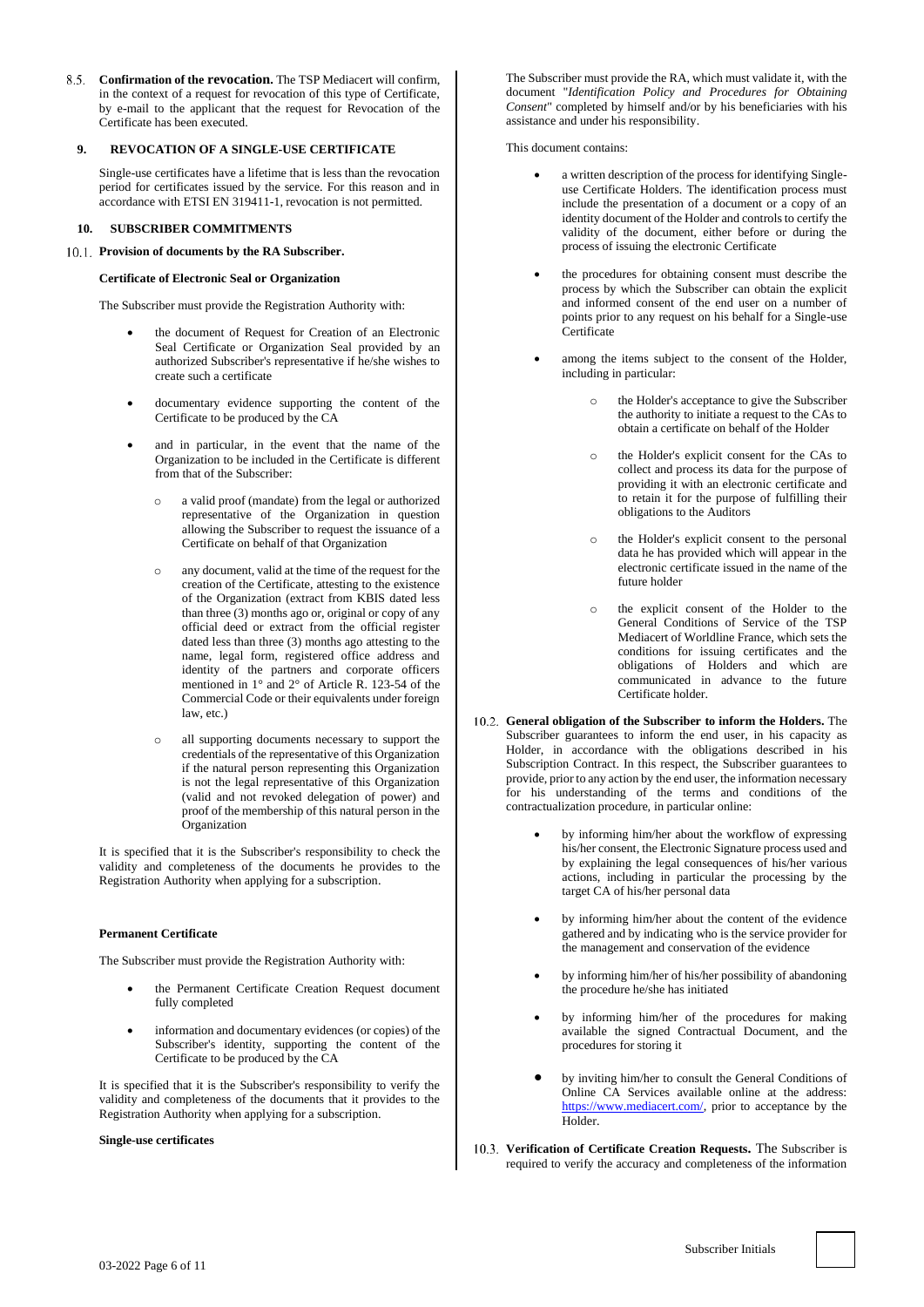provided to the RA in the signed electronic message (request) or in the paper form intended for the Registration Authority and which is necessary for the issuance of either the Single Use Certificate or the Organization Certificate by the CAs.

- **Non-discriminatory practices.** The Subscriber further undertakes not to engage in discriminatory practices in the services it provides that could be detrimental to those provided by the CAs.
- **Compliance with obligations by the holder(s) of Single-use certificates.** The Subscriber also undertakes to ensure that the Registrants comply with the provisions applicable to them and resulting from his Subscription Contract.

To this end, it will ensure in particular that the Agreement Attachés comply with these provisions vis-à-vis the Holders.

The Certificate must be used in accordance with the provisions of the CP-CPS in force.

#### **Information on the RA by the Subscriber**

## **Electronic Seal or Organization Certificates**

The Subscriber must:

- inform the Registration Authority in the event that the data in the Certificate is no longer valid due to a change within the Organization. In this respect, the Subscriber must notify the RA without delay, by registered letter with acknowledgement of receipt:
	- o any change in the identity of the person acting as Subscriber's representative or Deputy Subscriber's representative, as well as the effective date of such change, together with supporting documents
	- o any changes in the information provided to the RA, as well as the effective date of these changes
- to communicate as soon as possible to the Registration Authority any event that may affect the reliability of the means of authentication with the latter. In this respect, changes (first name, surname, e-mail address) must be notified to the RA
- to inform the Registration Authority in the event that the Organization no longer exists. In this respect, the Subscriber must notify the RA without delay, by registered letter with acknowledgement of receipt, of any changes (first name, surname, e-mail address, Organization ID) affecting all the Organization's Certificates, accompanied by supporting documents
- to inform the Registration Authority in the event that information concerning the Organization, not included in the Certificate of Organization and having no impact on its validity, is modified. In this respect, the Subscriber must notify the RA as soon as possible, by simple letter, of any changes in the information

## **Permanent Certificates**

The Subscriber shall:

- inform the Registration Authority as soon as possible of any change in contact information (address, e-mail)
- inform the Registration Authority in case that the data in the Certificate is no longer valid due to a change in the name

## **Single-use certificates**

The Subscriber is responsible for:

- communicating as soon as possible to the Registration Authority any event that may affect the quality of the identification of its future Holders
- communicating as soon as possible to the Registration Authority any event that may affect the reliability of its means of authentication with the latter

## **11. WORLDLINE FRANCE'S COMMITMENTS**

- 11.1. Worldline France undertakes to implement the necessary means (technical and human) to provide the Services. The level of service implemented is that set out in the contract referred to in the Subscription Contract attached to these General Terms and Conditions.
- Worldline France, through TSP Mediacert, undertakes to use the keys generated exclusively to produce the Electronic Signature(s) necessary to complete a transaction requested by the Subscriber.
- 11.3. Worldline France, through TSP Mediacert and the Certificate Carrier Device, undertakes to use the Private Key of the end user or the Organization only for the purposes intended by the CP-CPS.
- Worldline France, through TSP Mediacert, undertakes to authenticate any request from the Subscriber for a Certificate request and undertakes to keep proof of this request.
- 11.5. Worldline France, as TSP Mediacert, keeps all the data necessary for the CAs defined in Chapter 5.5.2 *"Archive Retention Period"* of the CP-CPS, including:
	- Registration files:
		- o eight (8) years for files concerning Single-use Certificates
		- o ten (10) years for files concerning Organization or Permenent Certificates
	- Service activity logs: ten (10) years
- 11.6. Worldline France as the TSP Mediacert, has a duty to advise the Subscriber so that he can choose in an informed way, the technical solution of Electronic Signature adapted to the type of signature path he has determined. TSP Mediacert involvement is limited, as part of a best efforts obligation, to a technical service that allows the Subscriber or his or her beneficiaries to benefit from the Electronic Signature and/or Electronic Seal Services on Documents in accordance with the applicable CP-CPS. Worldline France has no control over the content of the Documents subject to the services provided by TSP Mediacert, other than the insertion of Electronic Signatures and/or Electronic Seals and does not access the content of the Documents to provide its services. Worldline cannot be held liable for the value or validity of the content of the Documents.

## <span id="page-6-0"></span>**12. SERVICE INTERRUPTION**

The Subscriber acknowledges that Worldline France, as TSP Mediacert, may interrupt the Service, in whole or in part, in order to maintain or improve it. TSP Mediacert shall inform the Subscriber as soon as possible of any planned interruption (in particular by e-mail or by information on the Website) and shall limit the duration of the interruption and its impact on the Service.

#### **13. PROOF AGREEMENT**

The Parties expressly agree that in the context of their contractual relations, dated electronic messages shall constitute proof between them. The parties agree that as soon as a message is transmitted electronically from a sender to a recipient, the recipient is deemed to have received it by return of acknowledgement of receipt.

The parties agree to this effect that any communication by e-mail to the e-mail address communicated by the Subscriber for himself and his Representative within the framework of the registration procedure can be used for any communication or notification of the TSP

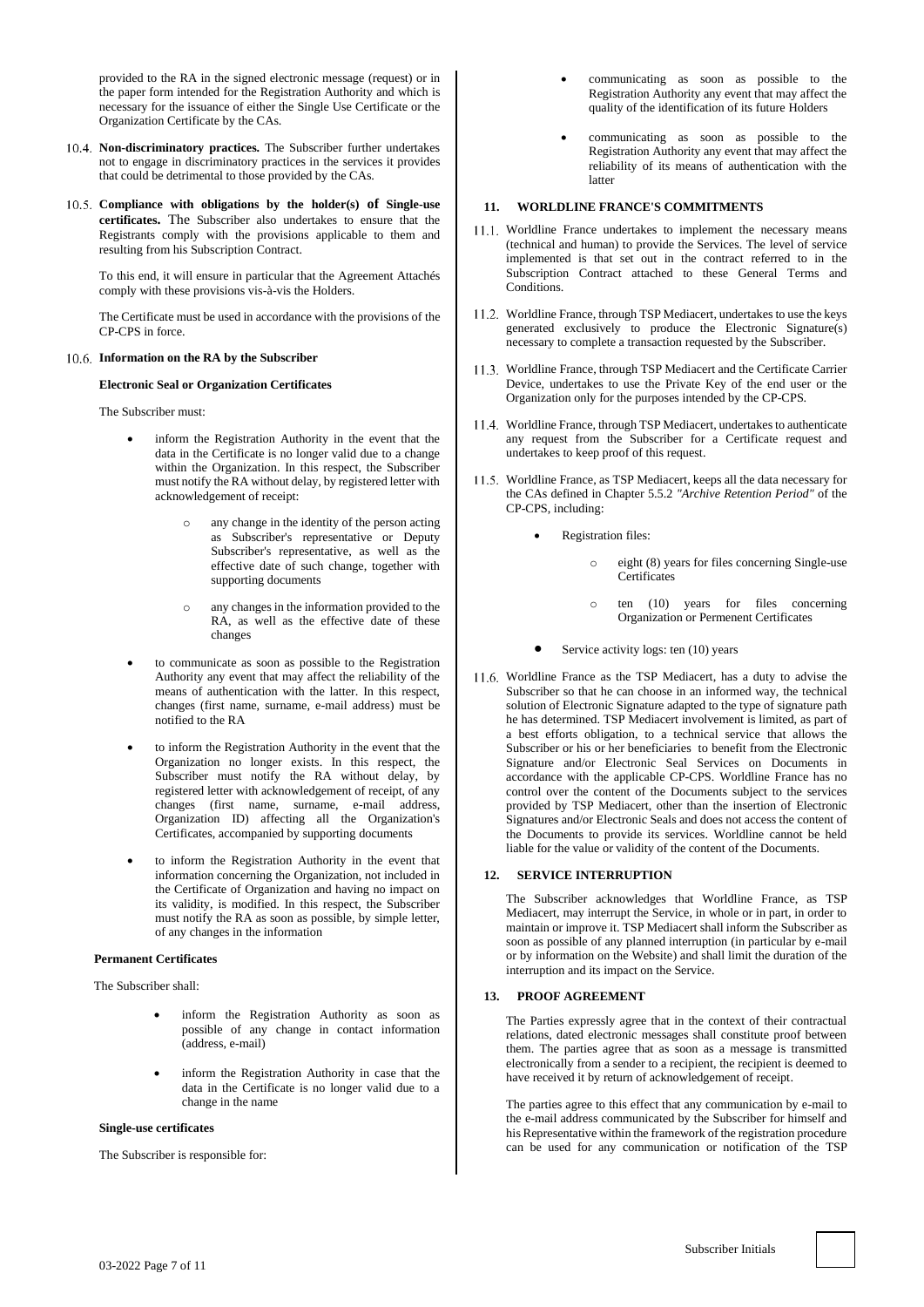Mediacert and are deemed received after receipt of acknowledgment of receipt or read by return of read acknowledgement.

## **14. FINANCIAL CONDITIONS**

<span id="page-7-0"></span>TSP Mediacert does not market the Certificates alone, but only in addition to higher level services provided by itself or by subcompanies. These services are specified in the contract referenced in the Subscription Contract associated with the present General Terms and Conditions.

This contract details all the financial conditions.

# **15. SUBSCRIBER'S RESPONSIBILITY AND GUARANTEE**

#### **Responsibilities**

- 15.1. The Subscriber remains solely responsible to Worldline France, in its capacity as TSP Mediacert, for the proper completion of the Holder identification and Authentication steps and for ensuring that the choice of Electronic Signature process meets its needs and those of its potential Contractually bound affiliates.
- 15.2. In the event that Worldline France, in its capacity as TSP Mediacert, does not receive the supporting documents collected by the Subscriber including those collected by the Contractually bound affiliates, in support of the identification of the Holders, TSP Mediacert carries out a sampling campaign of Single-use signatures made at the Subscriber's request in order to verify the correct application by the Subscriber, including its Contractually bound affiliates, of the Identification Procedure validated jointly between the parties. Sampling must make it possible to verify that the identity check has been carried out and requires that proof of this check has been kept for a minimum period of eight (8) years by the Subscriber, including his Contractually bound affiliates. This sampling campaign shall take place at least once (1) a year. In the event of deviations from this procedure, the Subscriber undertakes to establish an action plan with Worldline France to resolve such deviations. Nonapplication of this action plan or the discovery of discrepancies during the next sampling campaign may lead to the deactivation of the Electronic Signature service using Single-use Certificates for the Subscriber, including his beneficiaries, in accordance with the provisions mentioned in the CP-CPS.

#### **Guarantees**

- 15.3. The Subscriber indemnifies Worldline France, as TSP Mediacert TSP, against any action, claim or demand that may be brought against it by a Holder or a third party, and any damage resulting therefrom, arising directly or indirectly from or based on the failure of the Subscriber, his beneficiaries or a Holder to comply with any of the provisions of the Subscription Agreement, including the documents relating thereto.
- 15.4. The Subscriber, including its conventional affiliates, guarantees TSP Mediacert in general that the content of the documents transmitted by it and/or its conventional affiliates is lawful and does not allow acts contrary to applicable and current laws and regulations to be carried out.
- 15.5. The Subscriber undertakes not to make any commitment in the name and on behalf of the TSP Mediacert, which it may under no circumstances replace.

# <span id="page-7-1"></span>**16. WORLDLINE FRANCE'S LIABILITY AND WARRANTY**

## **Responsibilities**

- 16.1. Worldline France provides a technical service by providing the Subscriber with the Electronic Signature and/or Electronic Seal Services of the TSP Mediacert.
- 16.2. The Subscriber acknowledges that TSP Mediacert has no influence on the content of the Documents issued by it, except for the insertion by the CAs of TSP Mediacert of Electronic Signatures or Electronic Seals on said Documents and may not therefore be held liable for the content and information they contain.
- Worldline France's liability is limited to direct material damage to the exclusion of any indirect damage. In the event that Worldline France,

as a Trust Service Provider, is held liable, it is expressly agreed that Worldline France may only be held liable for compensation up to an amount that does not exceed the amount specified in the Service Agreement, the references of which are specified in the Subscription Agreement for the Electronic Signature and/or Electronic Seal service (ref. *"WLF-OTU-F005*") attached to these General Conditions.

- 16.4. Worldline France assumes no responsibility for the consequences of any delays, alterations or losses that the Subscriber may suffer in the transmission of any electronic messages, letters or documents.
- 16.5. Worldline France shall not be held liable in the event of total or partial interruption of the Service in accordance with Article [12](#page-6-0) above.
- 16.6. Trust "Provider TSP Mediacert can only be held liable in the event of proven non-compliance with its obligations.
- 16.7. The TSP Mediacert may not be held liable in the event of a fault in the scope of a Subscriber entity, in particular in the event of:
	- use of an expired certificate
	- use of a revoked certificate
	- use of a certificate in an application other than those described in Chapter 4.5 "Use of the Key pair and Certificate" of the CP-CPS
- 16.8. TSP Mediacert is generally not responsible for the documents and information provided by the Subscriber and does not guarantee their accuracy or the consequences of harmful facts, actions, negligence or omissions of the Subscriber, his representative or the Holder.
- 16.9. In the event that Worldline France is held liable as a Certification Authority in the event of a breach by the Subscriber, including all its beneficiaries, of one of the obligations imposed on them, the Subscriber shall subrogate itself to Worldline France for any dispute settlement or legal action that may result from it originating from a Beneficiaries, a User or a third party.
- **Force majeure.** Worldline France shall not be held liable for any loss, damage, delay or failure to perform obligations resulting from the General Terms and Conditions when the circumstances giving rise to them are due to force majeure within the meaning of Article 1148 of the French Civil Code. The Parties further agree that the following shall be considered as force majeure: decisions of a public authority, legislative and/or regulatory changes, acts of unpredictable third parties that have caused damage making it impossible to provide the Service. In the event that the case of force majeure prevents one of the Parties from fulfilling its obligations for a period of more than two (2) months, each of the Parties may terminate the Subscriber Agreement, automatically and without legal formality, without the Subscriber being entitled to claim any compensation.

#### **Guarantees**

- 16.11. Worldline France, as TSP Mediacert, warrants to Subscriber that the services provided are in compliance with the applicable CP-CPS available on the TSP Mediacert Website on the day of use of the Service;
- 16.12. Worldline France cannot replace the Subscriber in the choice of the level of service subscribed in connection with the legal regimes applicable to Business Documents for which the Subscriber has decided to use Electronic Signature and/or Electronic Seal.
- 16.13. Consequently, the provision of the Service by Worldline France shall not exempt the Subscriber from analysis and verification of the legal or regulatory requirements in force relating to such Business Documents.
- 16.14. TSP Mediacert undertakes to issue certificates in accordance with the CP-CPS concerned, as well as with the state of the art and technology.
- 16.15. TSP Mediacert guarantees through its services:

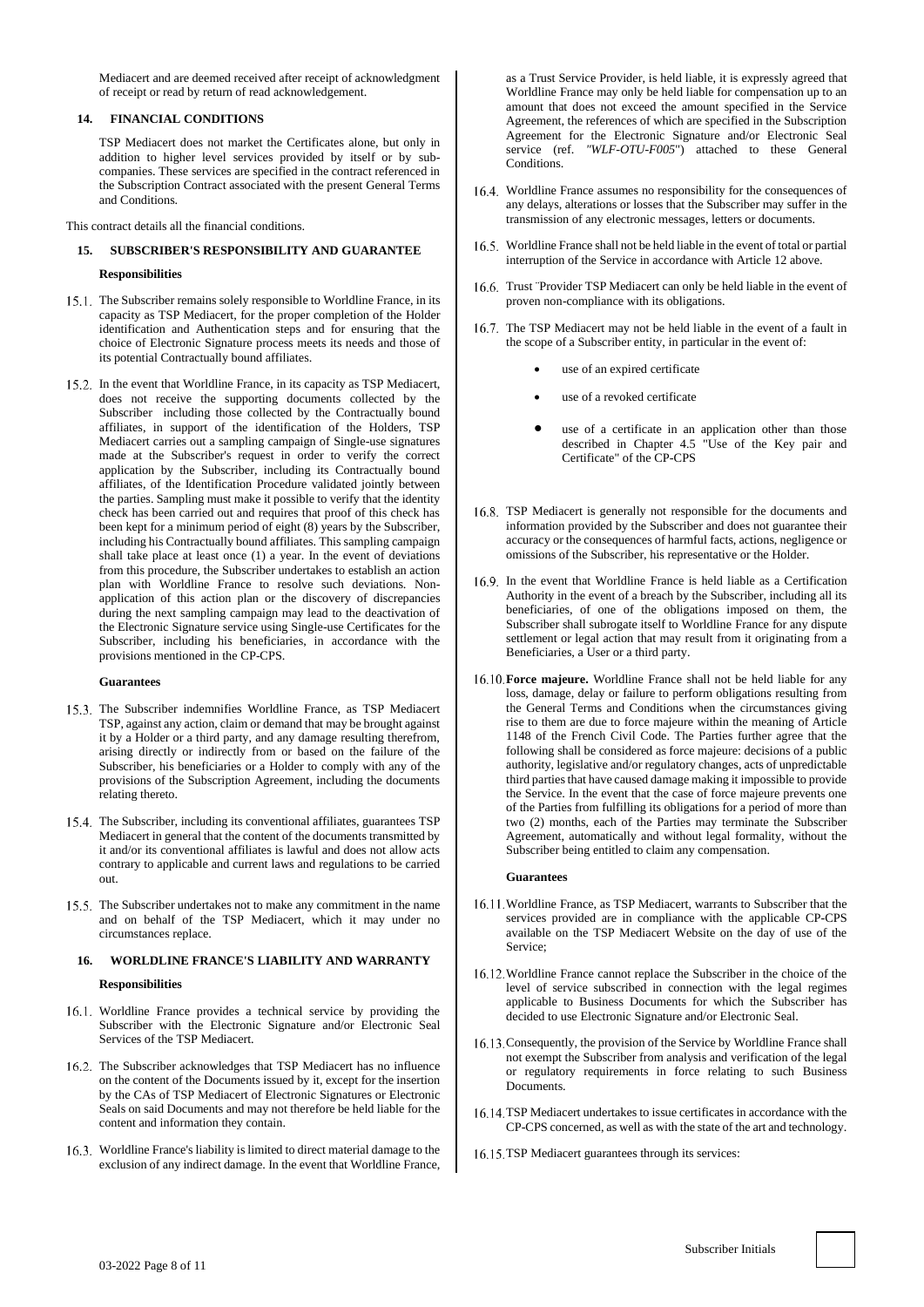- the Subscriber's authentication with his certificate by the Registration Authority
- the generation of certificate $(s)$  in accordance with the Subscriber's request, previously authenticated and verified
- the provision of information functions on the status of certificates issued, following the Subscriber's request, by CAs in accordance with this document
- the exclusive control of the Private Key of the Certificate by the Certificate Carrier Device and the destruction of the same key after a single session of use in the case of a Single-use certificate

#### **17. MODIFICATION OF DOCUMENTS AND CONTRACTUAL CONDITIONS**

#### **Documentary developments due to external constraints**

17.1. General Terms and Conditions of Subscription. The General Terms and Conditions of Subscription, which are intended to evolve to take into account legal, technical or commercial constraints, will be updated.

In this case, the TSP Mediacert shall modify or update these General Terms and Conditions by simply updating the content to take these changes into account.

The TSP Mediacert will notify, via a signed e-mail, of any updates to the General Terms and Conditions of Subscription as soon as possible, the Subscriber or his Representative via the mail address indicated in the constitution of the Subscription file.

This notification shall specify the effective date of such updates.

The Subscriber or his Representative - according to the powers conferred on him by the Subscriber - must acknowledge reading these updates as soon as possible.

- **CP-CPS and/or the General Terms and Conditions of Services.**  In the event of a change affecting the CP-CPS and/or the General Terms and Conditions of the current Online CA Services, Subscribers will be informed, via a signed e-mail, at the latest one (1) month before the publication of the new version of the amended document<br>in accordance with the change affecting it. in accordance with the change affecting it. This notification shall specify the effective date of such updates.
- 17.3. Any notification between the parties shall be validly made to the Subscriber at his e-mail address indicated in his registration file or at any other address that the parties may subsequently communicate to each other by ordinary mail or e-mail.
- 17.4. In the event of a change that is likely to have a major impact on the Subscriber and/or Worldline France and its Organization, such updates shall be notified to the Subscriber in accordance with paragraph 9.11 *"Individual Notifications and Communications between Participants" of* the CP-CPS.
- 17.5. The updated documents will also be available and accessible online as soon as they come into force at the following address: https://www.mediacert.com/
- 17.6. The Subscriber, including his or her beneficiaries, is informed that he or she may save and/or print the applicable General Subscription Conditions.
- 17.7. Documentary developments due to the TSP Mediacert. Changes made to a Contractual Document at the initiative of the TSP Mediacert shall be brought to the attention of the Subscriber by any means, at least one (1) month before their entry into force.
- **Other developments.** If any changes required in the service should have an impact on the economy of the contract referred to in the Subscription Contract, the Subscriber will then have the possibility to terminate his contract in the event of disagreement, without any

penalty at his expense. In the absence of termination and if the Holder(s) continue to use the service or Certificate(s) at the end of the above period, the Subscriber shall be deemed to have accepted such changes.

# <span id="page-8-0"></span>**18. DURATION**

The Subscription Agreement takes effect from the date of its signature by the Subscriber for an indefinite period, without however exceeding the duration of the higher level service contract referred to in the Subscription Agreement.

## **19. TERMINATION**

- 19.1. The Subscriber Agreement may be terminated, ipso jure and without legal formality, by registered letter with acknowledgement of receipt, by the Subscriber or the Certification Authority:
	- for convenience, following compliance with the notice period stipulated in the Contract referenced in the Subscription Contract
	- without notice, in the event of a breach by the other party of any of its contractual obligations, if the breach has not been remedied within one (1) month of a formal notice by registered letter with acknowledgement of receipt (1st presentation) which has remained without effect
	- in the event of force majeure, under the conditions described in Article 16.10 of this document
	- ipso jure, in the event of termination of the Service Agreement to which this Subscription Agreement is linked
- 19.2. In the event of termination of the Subscription Contract and on the effective date of termination, access to the Subscriber's service, including its beneficiaries, will be cut off and any electronic Seal Certificates issued will be immediately revoked without the Subscriber being able to assert any right to compensation.
- 19.3. The Subscriber is prohibited from requesting the creation of a Certificate from the Registration Authority on the effective date of the Termination.

# **20. INTELLECTUAL PROPERTY**

The provision of a Certificate does not confer any ownership rights on the Subscriber or Holders over the Certificate.

## **21. PROTECTION OF PERSONAL DATA**

- **Electronic Seal or Organization or Permanent Certificates.** The personal data collected as part of this Subscription Contract are mandatory for the processing of the registration file. They are intended, as well as those that may be collected subsequently, for CAs that are authorized by the Subscriber, duly authorized for this purpose, to store them in computer memory, use them, and communicate them for the same purposes and under the same protection, to Worldline France legal entities or to third parties authorized for the purposes of managing Electronic Seal and Permanent Certificates.
- **Single-use certificates.** In the context of Single-use certificates, it is recalled that the Subscriber will ensure to obtain the express acceptance of the future Holders, before transmitting the personal data of these future Holders to the Registration Authority, for the processing of requests to create Certificates of this type.

To this end, the future Holder must agree that the personal data concerning him/her collected by RA from the Subscriber may be processed electronically for the sole purpose of:

> • constituting the Holder identification and allow the authentication in order to generate a certificate in its name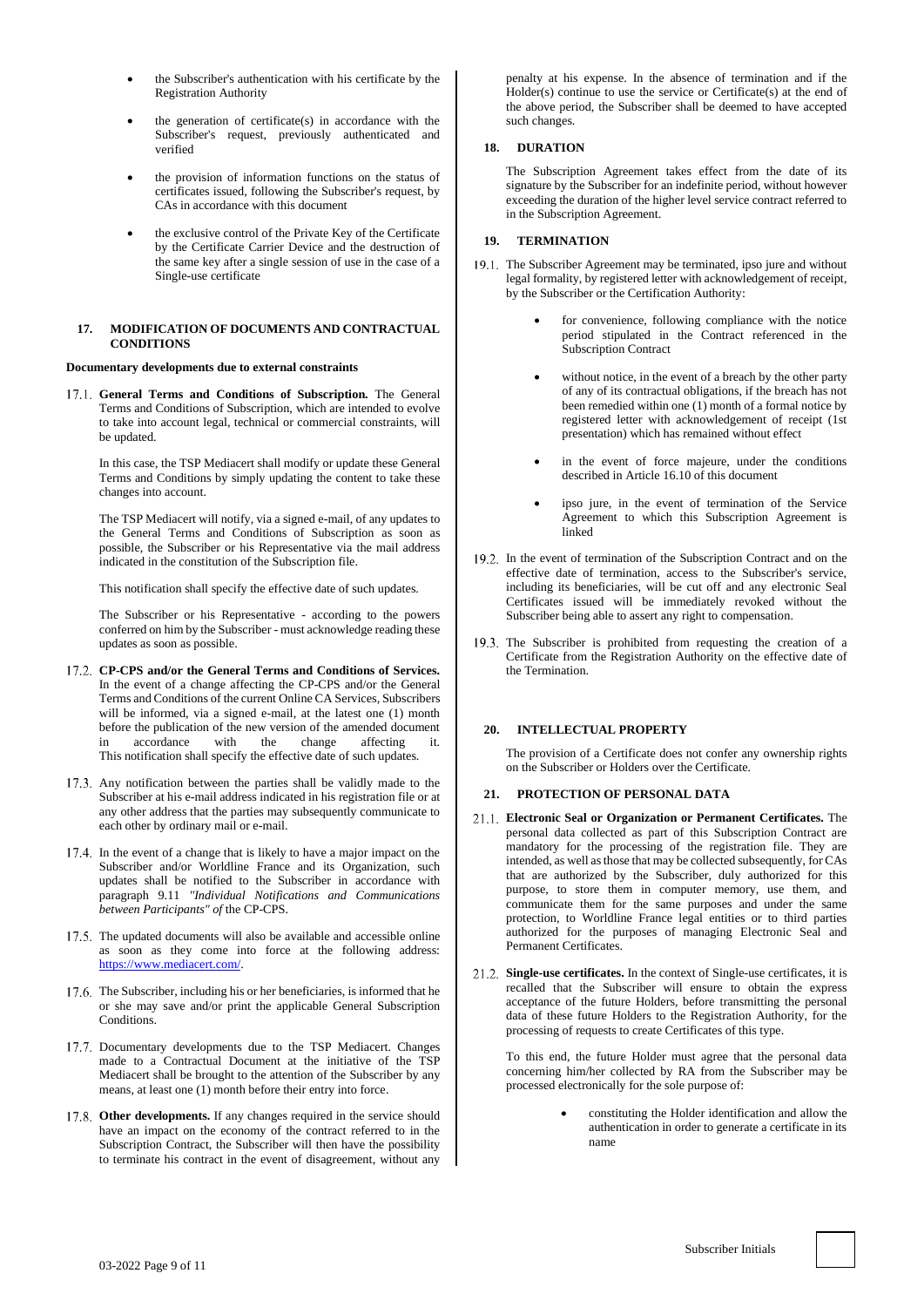- being able to communicate to him/her the activation data of his/her Private Key
- making it possible to support the identity indicated in the Certificate by providing the necessary proof, if necessary, by keeping the elements in the registration file
- supporting the obligations as a trusted third party

It is indeed specified that any opposition to the retention of personal data will prevent the issuance of this type of Certificate. Indeed, by accepting the provision of the Certificate to proceed with an Electronic Signature, the Holder accepts that the CA via the RA, retains, at the request of the RA, the personal data for the duration necessary to fulfil the purposes of the processing operations carried out in the context of the provision and management of the Single-use Certificate.

21.3. The Subscriber, including representatives of Subscribers or Organizations and Holders, have the right to access, rectify, delete and object to their personal data communicated, which they may exercise by contacting Worldline France at the address indicated here below:

> Comité Mediacert Worldline France 23, rue de la Pointe Zone Industrielle A 59113 Seclin France *[dl-mediacert-tsp@worldline.com](mailto:dl-mediacert-tsp@worldline.com)*

- 21.4. This right of rectification, deletion and opposition must not, however, prevent the right to keep data enabling proof of a right or contract to be established for as long as the purpose for which the data are stored so requires.
- 21.5. Worldline France has implemented and complies with personal data protection procedures to ensure the security of data transmitted by:
	- the Subscriber, including all his Contractually bound affiliates;
	- the Holders, natural persons, to the Subscriber, including all of its conventional affiliates, who communicates them to Worldline France under this contract for the purpose of identifying and authenticating them.

It is the Subscriber's responsibility to obtain from the Holders, natural persons, their consent for the personal data concerning them collected by the Subscriber - for the purpose of identifying and authenticating them, to be transmitted by the Subscriber to the RA and the CA for computer processing, in order to allow the RA and the CA to issue Certificates on behalf of the Holders, so that the Holders can sign the Documents presented by the Subscriber online. It is specified that the personal data communicated by the Contractually bound affiliates to the Subscriber to be transmitted by the Subscriber to the RA and CA must, in the same way, have been subject to the same authorization and consent procedures, in such a way that the RA and CA may process them.

- 21.6. The Holders must guarantee on their honour to the Subscriber, including their Contractually bound affiliates, the accuracy of the data they transmit for this purpose. Holders must be informed of their rights to have their information rectified in the event of a change in this information.
- 21.7. The Holders must be informed of the nature of the information concerning them, which is kept by the RA and CA as part of the implementation of the TSP Mediacert services and give their prior consent to the processing.
- 21.8. The Holders must be informed of the elements traced on behalf of the Subscriber to provide proof of electronic exchanges, if necessary. This information is detailed in the Evidence Management Policy, available on electronic request (e-mail).

21.9. The Parties undertake to comply with the provisions of the Data Protection Act of 6 January 1978 n°78-17 relating to computer science, files and liberties. As such, each Party undertakes to ensure the security of personal data when it is transmitted to the other Party, regardless of the transmission medium used in accordance with the aforementioned law.

Each Party is responsible for its own files and assumes full responsibility for the processing applied to them.

21.10. The Parties undertake to comply with the laws applicable to them.

The Parties shall ensure compliance with the obligations contained in this Article by all their staff, their agents or contractually bound affiliates and any other person for whom they are responsible.

- $21.11$ . The obligations contained in this article shall apply for the duration of this Agreement and without limitation after its expiry.
- 21.12. The Parties agree to provide each other with all information necessary for the proper conduct of the operations processed, in particular in accordance with the Data Protection Act and the GDPR.

## <span id="page-9-0"></span>**22. CONTRACT DOCUMENTS**

- <span id="page-9-1"></span>22.1. The Subscription Contract consists of the documents, which form an inseparable whole, listed below:
	- the membership contract for the Electronic Signature service and/or Electronic Seal
	- the present General Terms and Conditions of Subscription to the Electronic Signature and/or Electronic Seal Service
	- the *"OTU Identification Policy and Procedures for Obtaining Consent"* in the case of subscription to the OTU Electronic Signature service
	- the Certification Policy Certification Practices Statements available online at the address defined in Article [1](#page-0-0)

In addition, it is part of the process of granting Subscriber status as defined in Articl[e 2.1](#page-3-1) of this document.

All the above-mentioned documents constitute the technical framework within which the Subscriber's Electronic Signature service will be carried out. It is supplemented by the provisions of the higher-level Service Agreement, which specify in particular Article [14](#page-7-0) of these Terms and Conditions, Articl[e18](#page-8-0) on duration and Article [16](#page-7-1) on Worldline France's Liability.

In the event of any inconsistency between the articles of the General Terms and Conditions of Subscription and those of the provisions of the higher-level Service Agreement, the clauses of the General Terms and Conditions of Subscription which are based on the applicable Certification Policy - Certification Practices Statement shall prevail.

## **23. APPLICABLE LAW**

It is specified that the interpretation, validity and execution of this Agreement are subject to French law.

The TSP Mediacert, offering the services covered by these General Terms and Conditions, in all its components and including documentaries, is governed by the laws and regulations in force in the French territory applicable to it, although its activities arising from the CP-CPS associated with these General Terms and Conditions may have legal effects outside the French territory.

In addition, only the French version of the contractual documents, listed in Article [22.1](#page-9-1) of this document, is enforceable against the parties, even in the presence of translations. Indeed, the translations of express agreements are provided for mere convenience and cannot have any legal effect, in particular on the interpretation of the Subscription Contract or the common intention of the parties.